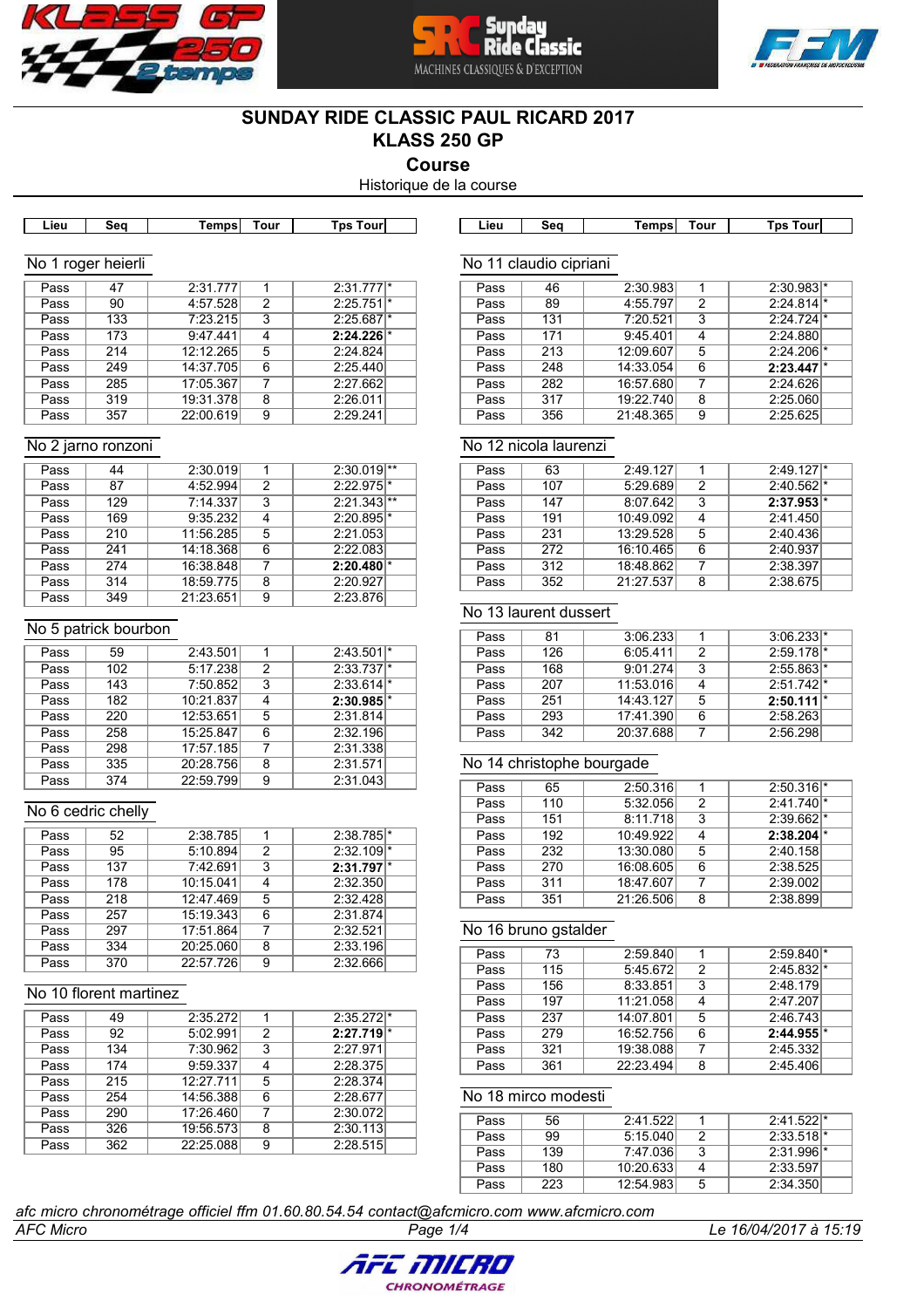





#### KLASS 250 GP

Course

Historique de la course

|  | Lieu | Seo | <b>Temps</b> | . our | . our<br><b>T</b> ps |  | Lieu | Seα | <b>Temps</b> | . our | ัps<br>. our |
|--|------|-----|--------------|-------|----------------------|--|------|-----|--------------|-------|--------------|
|--|------|-----|--------------|-------|----------------------|--|------|-----|--------------|-------|--------------|

## No 18 mirco modesti

| Pass | 262 | 15:27.048 | 6 | 2:32.065                |
|------|-----|-----------|---|-------------------------|
| Pass | 299 | 17:57.719 |   | $2:30.671$ <sup>*</sup> |
| Pass | 337 | 20:29.886 |   | 2:32.167                |
| Pass | 375 | 23:00.015 | 9 | $2:30.129$ <sup>*</sup> |

#### No 19 gregory kauffmann

| Pass | 66  | 2:51.610  | 1 | $2:51.610$ <sup>*</sup> |
|------|-----|-----------|---|-------------------------|
| Pass | 108 | 5:30.104  | 2 | $2:38.494$ <sup>*</sup> |
| Pass | 149 | 8:08.730  | 3 | 2:38.626                |
| Pass | 188 | 10:45.395 | 4 | $2:36.665$ <sup>*</sup> |
| Pass | 227 | 13:22.215 | 5 | 2:36.820                |
| Pass | 266 | 15:59.442 | 6 | 2:37.227                |
| Pass | 306 | 18:37.281 | 7 | 2:37.839                |
| Pass | 345 | 21:14.614 | 8 | 2:37.333                |
| Pass | 382 | 23:50.834 | 9 | 2:36.220                |

#### No 21 bertrand gold

| Pass | 50  | 2:36.052  | 1 | $2:36.052$ <sup>*</sup> |
|------|-----|-----------|---|-------------------------|
| Pass | 93  | 5:05.597  | 2 | $2:29.545$ <sup>*</sup> |
| Pass | 135 | 7:35.994  | 3 | 2:30.397                |
| Pass | 176 | 10:05.344 | 4 | $2:29.350$ <sup>*</sup> |
| Pass | 216 | 12:34.457 | 5 | $2:29.113$ <sup>*</sup> |
| Pass | 255 | 15:04.688 | 6 | 2:30.231                |
| Pass | 292 | 17:34.890 | 7 | 2:30.202                |
| Pass | 329 | 20:04.843 | 8 | 2:29.953                |
| Pass | 363 | 22:35.063 | 9 | 2:30.220                |

#### No 23 luciano valla

| Pass | 69  | 2:53.252  |   | $2:53.252$ <sup>*</sup> |
|------|-----|-----------|---|-------------------------|
| Pass | 112 | 5:34.185  | 2 | $2:40.933$ <sup>*</sup> |
| Pass | 153 | 8:14.119  | 3 | $2:39.934$ <sup>*</sup> |
| Pass | 194 | 10:52.373 | 4 | 2:38.254                |
| Pass | 233 | 13:30.671 | 5 | 2:38.298                |
| Pass | 273 | 16:12.142 | 6 | 2:41.471                |
| Pass | 313 | 18:51.230 |   | 2:39.088                |
| Pass | 353 | 21:31.388 | 8 | 2:40.158                |

#### No 25 massimiliano tesori

| Pass | 51  | 2:38.733  |   | $2:38.733*$ |
|------|-----|-----------|---|-------------|
| Pass | 94  | 5:07.697  | 2 | 2:28.964    |
| Pass | 136 | 7:37.377  | 3 | 2:29.680    |
| Pass | 177 | 10:07.353 | 4 | 2:29.976    |
| Pass | 217 | 12:38.705 | 5 | 2:31.352    |
| Pass | 256 | 15:13.443 | 6 | 2:34.738    |
| Pass | 296 | 17:47.297 |   | 2:33.854    |
| Pass | 333 | 20:21.205 | 8 | 2:33.908    |
| Pass | 369 | 22:55.046 | 9 | 2:33.841    |

#### No 27 hartmann kyrian academy igp

| Pass | 64  | 2:49.258 |   | $2:49.258$ <sup>*</sup> |
|------|-----|----------|---|-------------------------|
| Pass | 105 | 5:27.557 |   | $2:38.299$ <sup>*</sup> |
| Pass | 146 | 8:03.308 | u | 2:35.751                |

| Lieu | Seg | Temps     | Tour | <b>Tps Tourl</b>        |  |
|------|-----|-----------|------|-------------------------|--|
|      |     |           |      |                         |  |
| Pass | 187 | 10:38.829 | 4    | 2:35.521                |  |
| Pass | 226 | 13:13.592 | 5    | $2:34.763$ <sup>*</sup> |  |
| Pass | 265 | 15:48.064 | 6    | $2:34.472$ <sup>*</sup> |  |
| Pass | 304 | 18:23.358 |      | 2:35.294                |  |
| Pass | 344 | 21:01.016 | 8    | 2:37.658                |  |
| Pass | 381 | 23:36.779 | 9    | 2:35.763                |  |

#### No 28 lorenzo linari

| Pass | 55  | 2:40.842  |   | $2:40.842$ <sup>*</sup> |
|------|-----|-----------|---|-------------------------|
| Pass | 97  | 5:14.429  | 2 | $2:33.587$ <sup>*</sup> |
| Pass | 140 | 7:47.976  | 3 | $2:33.547$ <sup>*</sup> |
| Pass | 179 | 10:20.349 | 4 | $2:32.373$ <sup>*</sup> |
| Pass | 219 | 12:52.955 | 5 | 2:32.606                |
| Pass | 259 | 15:26.284 | 6 | 2:33.329                |
| Pass | 302 | 18:00.389 | 7 | 2:34.105                |
| Pass | 340 | 20:34.937 | 8 | 2:34.548                |
| Pass | 377 | 23:12.000 | 9 | 2:37.063                |

#### No 29 william piquet

| Pass | 83  | 3:08.433  |   | 3:08.433                |  |
|------|-----|-----------|---|-------------------------|--|
| Pass | 124 | 6:03.939  | 2 | $2:55.506$ <sup>*</sup> |  |
| Pass | 165 | 8:59.248  | 3 | $2:55.309$ <sup>*</sup> |  |
| Pass | 206 | 11:51.318 | 4 | $2:52.070$ <sup>*</sup> |  |
| Pass | 250 | 14:40.881 | 5 | $2:49.563$ <sup>*</sup> |  |
| Pass | 291 | 17:27.153 | 6 | $2:46.272$ <sup>*</sup> |  |
| Pass | 330 | 20:11.775 | 7 | 2:44.622                |  |
| Pass | 371 | 22:57.827 | 8 | 2:46.052                |  |

#### No 33 michele forcella

| Pass | 71  | 2:55.644  |   | 2:55.644                |  |
|------|-----|-----------|---|-------------------------|--|
| Pass | 113 | 5:34.504  | 2 | $2:38.860$ <sup>*</sup> |  |
| Pass | 154 | 8:15.357  | 3 | 2:40.853                |  |
| Pass | 195 | 10:53.497 | 4 | $2:38.140$ <sup>*</sup> |  |
| Pass | 234 | 13:31.443 | 5 | $2:37.946$ <sup>*</sup> |  |
| Pass | 271 | 16:09.171 | 6 | $2:37.728$ <sup>*</sup> |  |
| Pass | 310 | 18:45.849 | 7 | 2:36.678                |  |
| Pass | 346 | 21:22.774 | 8 | 2:36.925                |  |

#### No 44 andrea bergamaschini

| Pass | 57  | 2:42.088  | 1 | $2:42.088$ <sup>*</sup> |  |
|------|-----|-----------|---|-------------------------|--|
| Pass | 98  | 5:15.003  | 2 | $2:32.915$ <sup>*</sup> |  |
| Pass | 142 | 7:49.369  | 3 | 2:34.366                |  |
| Pass | 184 | 10:22.595 | 4 | 2:33.226                |  |
| Pass | 221 | 12:54.373 | 5 | $2:31.778$ <sup>*</sup> |  |
| Pass | 261 | 15:26.915 | 6 | 2:32.542                |  |
| Pass | 301 | 17:58.804 |   | 2:31.889                |  |
| Pass | 338 | 20:30.159 | 8 | $2:31.355$ <sup>*</sup> |  |
| Pass | 373 | 22:59.698 | 9 | 2:29.539                |  |

## No 51 benjamin marella

| Pass | 53  | 2:40.159  |   | $2:40.159$ <sup>*</sup> |
|------|-----|-----------|---|-------------------------|
| Pass | 100 | 5:15.920  |   | 2:35.761                |
| Pass | 141 | 7:49.165  | 3 | $2:33.245$ <sup>*</sup> |
| Pass | 183 | 10:22.018 |   | $2:32.853$ <sup>*</sup> |
| Pass | 222 | 12:54.431 | 5 | $2:32.413$ <sup>*</sup> |

#### *afc micro chronométrage officiel ffm 01.60.80.54.54 contact@afcmicro.com www.afcmicro.com*

*AFC Micro Page 2/4 Le 16/04/2017 à 15:19*

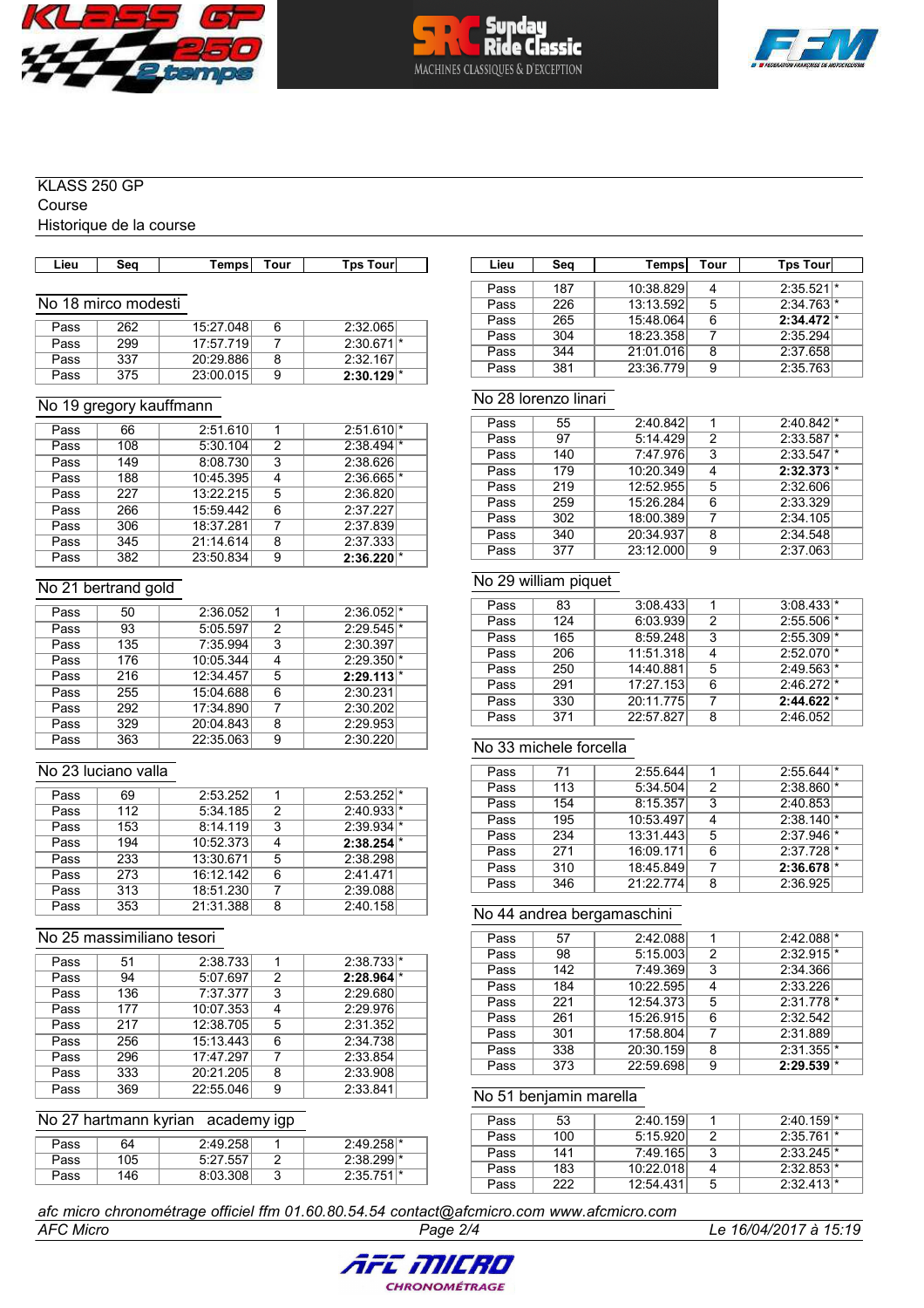





#### KLASS 250 GP

Course

Historique de la course

| Lieu. | Sea | Tempsl | Tour | Tps Tourl |  |
|-------|-----|--------|------|-----------|--|
|       |     |        |      |           |  |

# No 51 benjamin marella

| Pass | 260 | 15:26.399 | 6 | $2:31.968$ <sup>*</sup> |
|------|-----|-----------|---|-------------------------|
| Pass | 300 | 17:58.487 |   | 2:32.088                |
| Pass | 336 | 20:28.864 | 8 | $2:30.377$ *            |
| Pass | 372 | 22:58.424 | 9 | $2:29.560$ <sup>*</sup> |

#### No 55 jean paul clement

| ass    | r 1 | 208       |        | $2:46.208$ <sup>*</sup> |  |
|--------|-----|-----------|--------|-------------------------|--|
| In<br> | 04  | 102<br>ᅠ᠈ | ◠<br>- | OЛ                      |  |

#### No 56 thierry butzbach

| Pass | 77  | 3:01.651  |   | 3:01.651                |
|------|-----|-----------|---|-------------------------|
| Pass | 119 | 5:52.076  | 2 | $2:50.425$ <sup>*</sup> |
| Pass | 161 | 8:41.327  | 3 | 2:49.251                |
| Pass | 202 | 11:31.629 | 4 | 2:50.302                |
| Pass | 243 | 14:21.380 | 5 | 2:49.751                |
| Pass | 287 | 17:11.349 | 6 | 2:49.969                |
| Pass | 327 | 20:01.101 |   | 2:49.752                |
| Pass | 368 | 22:50.709 | 8 | 2:49.608                |

#### No 58 luca petrini

| Pass | 74  | 2:59.978  |   | $2:59.978$ <sup>*</sup> |
|------|-----|-----------|---|-------------------------|
| Pass | 117 | 5:47.173  | 2 | $2:47.195$ <sup>*</sup> |
| Pass | 157 | 8:34.387  | 3 | 2:47.214                |
| Pass | 198 | 11:21.681 |   | 2:47.294                |
| Pass | 238 | 14:08.584 | 5 | $2:46.903$ <sup>*</sup> |
| Pass | 280 | 16:53.349 | 6 | $2:44.765$ <sup>*</sup> |
| Pass | 320 | 19:37.580 |   | 2:44.231                |
| Pass | 359 | 22:22.290 | 8 | 2:44.710                |

#### No 67 alessandro pozzo

| Pass | 48  | 2:32.735  |   | $2:32.735$ <sup>*</sup> |
|------|-----|-----------|---|-------------------------|
| Pass | 91  | 4:57.922  | 2 | $2:25.187$ <sup>*</sup> |
| Pass | 132 | 7:21.898  | 3 | $2:23.976$ <sup>*</sup> |
| Pass | 172 | 9:45.635  | 4 | $2:23.737$ <sup>*</sup> |
| Pass | 212 | 12:08.975 | 5 | $2:23.340$ <sup>*</sup> |
| Pass | 246 | 14:31.901 | 6 | $2:22.926$ <sup>*</sup> |
| Pass | 281 | 16:55.546 | 7 | 2:23.645                |
| Pass | 316 | 19:20.559 | 8 | 2:25.013                |
| Pass | 355 | 21:44.425 | 9 | 2:23.866                |

#### No 69 denis longueville

# No 70 adrien dutrannois

**AFC Micro** 

| Pass | 84  | 3:11.070  |   | $3:11.070$ <sup>*</sup> |
|------|-----|-----------|---|-------------------------|
| Pass | 127 | 6:06.925  | 2 | 2:55.855                |
| Pass | 167 | 9:00.680  | 3 | $2:53.755$ <sup>*</sup> |
| Pass | 208 | 11:53.533 | 4 | $2:52.853$ <sup>*</sup> |
| Pass | 252 | 14:48.474 | 5 | 2:54.941                |
| Pass | 294 | 17:42.019 | 6 | 2:53.545                |
| Pass | 339 | 20:33.374 | 7 | $2:51.355$ <sup>*</sup> |
| Pass | 379 | 23:26.434 | 8 | 2:53.060                |

| Lieu | зео | ⊺empsl | Tour | Гns<br>Tourl |  |
|------|-----|--------|------|--------------|--|

#### No 75 jerome adrion

| Pass | 58  | 2:42.722  |   | $2:42.722$ <sup>*</sup> |
|------|-----|-----------|---|-------------------------|
| Pass | 101 | 5:17.097  | 2 | $2:34.375$ <sup>*</sup> |
| Pass | 144 | 7:51.289  | 3 | $2:34.192$ <sup>*</sup> |
| Pass | 185 | 10:26.480 | 4 | 2:35.191                |
| Pass | 224 | 13:02.847 | 5 | 2:36.367                |
| Pass | 263 | 15:39.182 | 6 | 2:36.335                |
| Pass | 303 | 18:13.548 | 7 | 2:34.366                |
| Pass | 343 | 20:49.034 | 8 | 2:35.486                |
| Pass | 378 | 23:25.526 | 9 | 2:36.492                |

#### No 77 alain dubois

| Pass | 76  | 3:01.608  | 1 | $3:01.608$ <sup>*</sup> |  |
|------|-----|-----------|---|-------------------------|--|
| Pass | 120 | 5:52.407  | 2 | $2:50.799$ <sup>*</sup> |  |
| Pass | 160 | 8:41.259  | 3 | $2:48.852$ <sup>*</sup> |  |
| Pass | 201 | 11:29.549 | 4 | $2:48.290$ <sup>*</sup> |  |
| Pass | 240 | 14:17.468 | 5 | $2:47.919$ <sup>*</sup> |  |
| Pass | 283 | 17:05.130 | 6 | 2:47.662                |  |
| Pass | 324 | 19:53.259 | 7 | 2:48.129                |  |
| Pass | 365 | 22:41.350 | 8 | 2:48.091                |  |
|      |     |           |   |                         |  |

#### No 79 fausto ricco'

| Pass | 75  | 3:01.142  |   | $3:01.142$ <sup>*</sup> |  |
|------|-----|-----------|---|-------------------------|--|
| Pass | 116 | 5:46.386  | 2 | $2:45.244$ <sup>*</sup> |  |
| Pass | 158 | 8:34.514  | 3 | 2:48.128                |  |
| Pass | 199 | 11:21.839 | 4 | 2:47.325                |  |
| Pass | 236 | 14:07.533 | 5 | 2:45.694                |  |
| Pass | 278 | 16:52.034 | 6 | $2:44.501$ <sup>*</sup> |  |
| Pass | 322 | 19:38.882 | 7 | 2:46.848                |  |
| Pass | 360 | 22:22.504 | 8 | 2:43.622                |  |

#### No 90 robert bufalo

| Pass | 54  | 2:40.162  | $2:40.162$ <sup>*</sup> |
|------|-----|-----------|-------------------------|
| Pass | 96  | 5:13.581  | $2:33.419$ <sup>*</sup> |
| Pass | 138 | 7:46.634  | $2:33.053$ <sup>*</sup> |
| Pass | 181 | 10:20.956 | 2:34.322                |

#### No 101 elodie rochefort

| Pass | 82  | 3:07.745  |   | $3:07.745$ <sup>*</sup> |  |
|------|-----|-----------|---|-------------------------|--|
| Pass | 123 | 6:03.481  | 2 | $2:55.736$ <sup>*</sup> |  |
| Pass | 166 | 8:59.966  | 3 | 2:56.485                |  |
| Pass | 209 | 11:53.949 |   | $2:53.983$ <sup>*</sup> |  |
| Pass | 253 | 14:48.595 | 5 | 2:54.646                |  |
| Pass | 295 | 17:45.221 | 6 | 2:56.626                |  |
| Pass | 341 | 20:37.399 | 7 | $2:52.178$ <sup>*</sup> |  |
| Pass | 380 | 23:30.274 | 8 | 2:52.875                |  |

#### No 113 alessandro lecce academy igp

| Pass | 67  | 2:52.538  |   | 2:52.538                |
|------|-----|-----------|---|-------------------------|
| Pass | 109 | 5:31.590  |   | $2:39.052$ <sup>*</sup> |
| Pass | 150 | 8:09.160  | 3 | $2:37.570$ <sup>*</sup> |
| Pass | 190 | 10:48.444 |   | 2:39.284                |
| Pass | 229 | 13:27.312 | 5 | 2:38.868                |

#### afc micro chronométrage officiel ffm 01.60.80.54.54 contact@afcmicro.com www.afcmicro.com

Le 16/04/2017 à 15:19